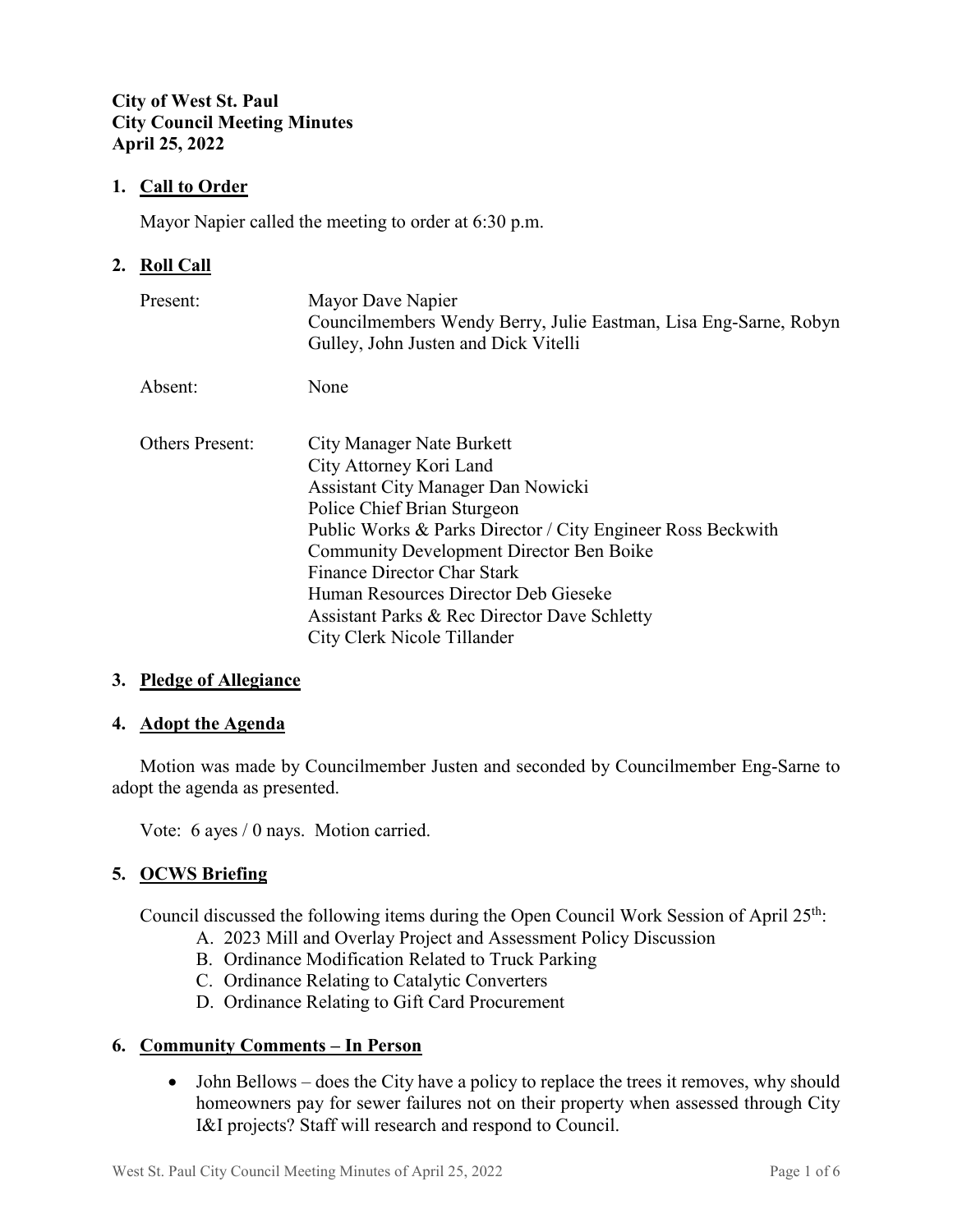• Mike, Ward 2 – traffic and pedestrian safety on Lothenbach and Robert St., would like cameras or additional signage especially for pedestrian visibility.

# **7. Community Comments – Phone Line**

- Joan Hutter the art park is blooming, stop by for a visit! Just watch where you step!
- Kathy Goers, Ward  $3$  would like a Y in the location where the grocery store was going to go.

#### **8. Council Comments**

Mayor and Councilmembers addressed the public on various topics.

#### **9. Proclamations, Presentations and Recognitions**

A. Proclamation Honoring Asian American and Pacific Islander (AAPI) Heritage Month – May 2022

 Motion was made by Councilmember Eastman and seconded by Councilmember Berry to adopt the proclamation.

B. Proclaiming No Mow May in West St. Paul

Motion was made by Councilmember Gulley and seconded by Councilmember Eastman to adopt Resolution No. 22-025 Proclaiming No Mow May in West St. Paul.

C. Donations to the City

Chief Sturgeon presented donations from the community and businesses:

- Kwik Trip donated \$300.00 in gift cards to the Police Department for summer Cops in the Park events.
- Wal-Mart donated \$5,000.00 to the Police Department for community outreach efforts.

Motion was made by Councilmember Eng-Sarne and seconded by Councilmember Eastman to adopt Resolution No. 22-026 Donations to the City.

#### **10. Consent Agenda**

Motion was made by Councilmember Justen and seconded by Councilmember Vitelli to approve the following items on the Consent Agenda, as presented:

- **A.** Approve City Council Meeting Minutes of April 11, 2022
- **B.** List of Claims for April 25, 2022
- **C.** City Licensing
- **D.** Rental Licensing
	- 958 Robert Street S (Apartment Renewal)
	- 1080 Delaware Avenue (Apartment Renewal)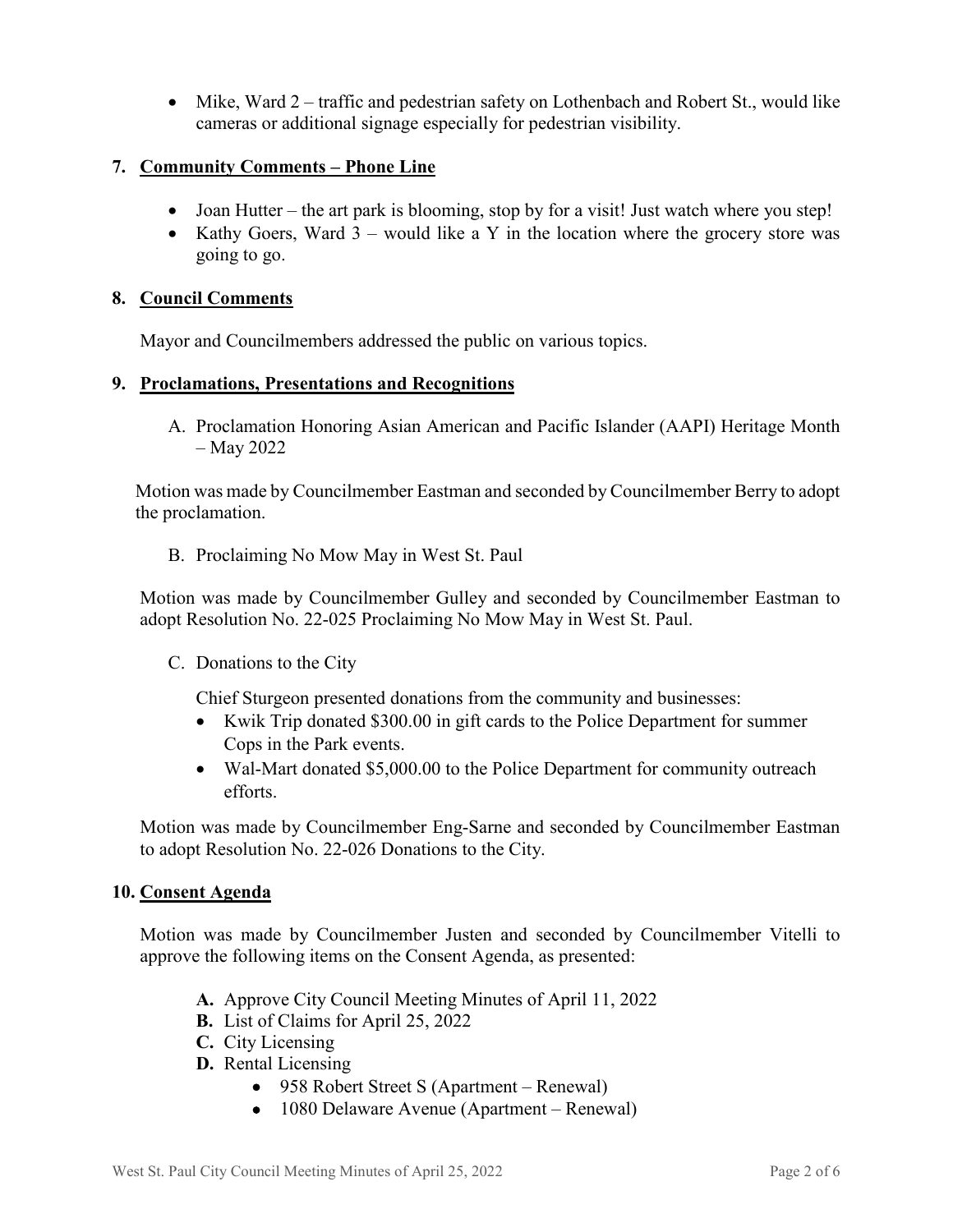- 124 Bernard Street W (Duplex Renewal)
- 142 Annapolis Street E (Duplex Renewal)
- 785 Dodd Road (Apartment Renewal)
- 315 Hurley Street E (Single Family Renewal)
- 1073 Waterloo Avenue (Apartment Renewal)
- 949 Allen Avenue (Single Family Renewal)
- 985 Livingston Avenue (Single Family Renewal)
- 1053 Sperl Street (Duplex Renewal)
- 332 Bernard Street W (Single Family Renewal)
- 884-886 Cherokee Avenue (Duplex Renewal)
- 983 Hall Avenue (Single Family New)
- 81 Orme Street E #5 (Townhome Renewal)
- 240 Hurley Street E (Single Family Renewal)
- 434-436 Arion Street W (Duplex Renewal)
- 179 Conver Street (Single Family Renewal)
- 1411 Bidwell Street (Single Family Renewal)
- 1565 Christensen Avenue (Single Family Renewal)
- Total Amount  $$3,490.00$
- **E.** Master Partnership Contract with the Minnesota Department of Transportation
- **F.** Thompson/Oakdale Trail and Sidewalk Projects
- **G.** February Financial Update

Vote: 6 ayes / 0 nays. Motion carried.

#### **11. Public Hearing**

#### **12. New Business**

## A. **Conditional Use Permit for a Licensed Child Care Facility in the Smith/Dodd Overlay District at 1025 Dodd Rd – Staci Hedlund**

Community Development Director Ben Boike presented the Conditional Use Permit. The applicant was available to answer questions. With site adjustments for safety, planning commission voted to approve the application at their meeting.

Motion was made by Councilmember Eng-Sarne and seconded by Councilmember Eastman to approve the conditional use permit as presented through Resolution 22-029.

Vote: 6 ayes / 0 nays. Motion carried.

#### B. **Liquor License Sanction Hearings**

Police Chief Sturgeon presented six liquor license sanctions resulting from alcohol compliance failures taking place on December 21, 2021.

Police Chief Sturgeon outlined the procedures for alcohol compliance checks. All tobacco and alcohol license holders are checked at least annually. These reports reflect the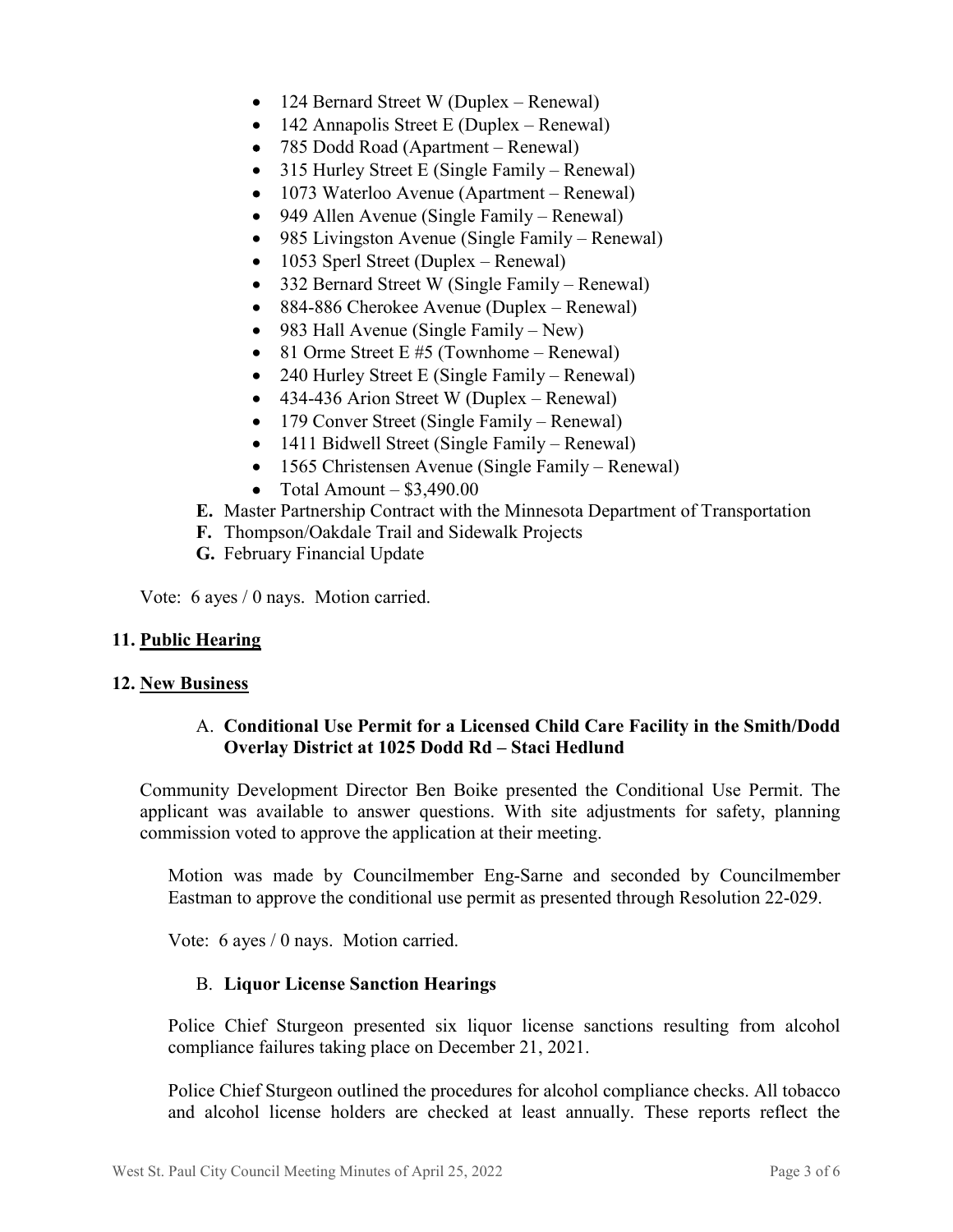recommended civil penalties to licensees governed by city ordinance. All tobacco license holders passed the compliance checks. The following establishments failed the alcohol compliance check:

# **1) Apple Minnesota, LLC DBA Applebee's Neighborhood Grill and Bar, 1753 Robert Street South**

No one from the business was present.

Motion was made by Councilmember Vitelli and seconded by Councilmember Justen to adopt Resolution No. 22-030 Imposing Sanctions Upon Retail Liquor License Holder Apple Minnesota, LLC DBA Applebee's Neighborhood Grill and Bar.

Vote: 6 ayes / 0 nays. Motion carried.

# **2) JE Robert Street Liquor, LLC DBA Cub Liquor, 2001 Robert Street South**

No one from the business was present.

Motion was made by Councilmember Gulley and seconded by Councilmember Eastman to adopt Resolution No. 22-031 Imposing Sanctions Upon Retail Liquor License Holder JE Robert Street Liquor, LLC DBA Cub Liquor.

Vote: 6 ayes / 0 nays. Motion carried.

# **3) Cruz Enterprises, LLC DBA El Nuevo Morelos, 360 Bernard Street West**

No one from the business was present.

Motion was made by Councilmember Vitelli and seconded by Councilmember Berry to adopt Resolution No. 22-032 Imposing Sanctions Upon Retail Liquor License Holder Cruz Enterprises, LLC DBA El Nuevo Morelos.

Vote: 6 ayes / 0 nays. Motion carried.

# **4) FTL Corporation DBA MGM Wine and Spirits, 1690 Robert Street South**

No one from the business was present.

Motion was made by Councilmember Justen and seconded by Councilmember Eastman to adopt Resolution No. 22-033 Imposing Sanctions Upon Retail Liquor License Holder FTL Corporation DBA MGM Wine and Spirits.

Vote: 6 ayes / 0 nays. Motion carried.

# **5) Faust Co, LLC DBA R and B Liquor, 1111 Robert Street South**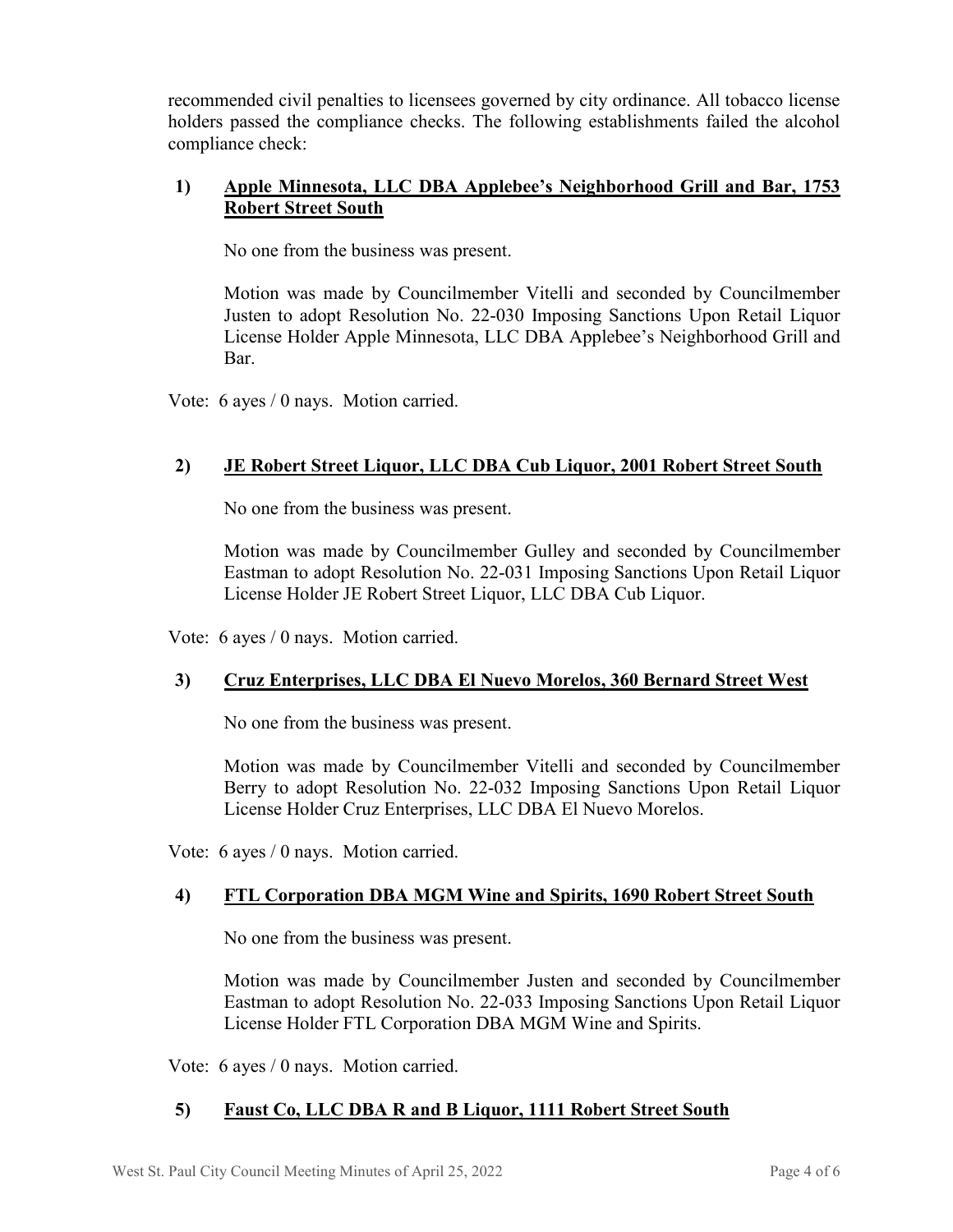No one from the business was present.

Motion was made by Councilmember Justen and seconded by Councilmember Gulley to adopt Resolution No. 22-034 Imposing Sanctions Upon Retail Liquor License Holder Faust Co, LLC DBA R and B Liquor.

Vote: 6 ayes / 0 nays. Motion carried.

## **6) Latinasian Investments DBA Smith Liquors, 977 Smith Avenue South**

Licensees were present. Discussion with Council about employees, training, difficulty finding staff since the pandemic and training to be implemented going forward.

Motion was made by Councilmember Vitelli and seconded by Councilmember Berry to adopt Resolution No. 22-035 Imposing Sanctions Upon Retail Liquor License Holder Latinasian Investments DBA Smith Liquors.

Vote: Vitelli – aye  $Berry - aye$ Eastman – aye Eng-Sarne – aye  $Gulley - aye$ Justen – aye 6 ayes Motion carried.

#### **13. Old Business**

# A. **Approve Joint Powers Agreements with Dakota County for the Thompson Oaks River to River Greenway Segment and Water Quality Project**

City Attorney Kori Land presented the history and current state of the joint powers agreements, outlining the addition of the City of West St. Paul Economic Development Authority as owner of the property.

Motion was made by Councilmember Berry and seconded by Councilmember Gulley to approve the second amended Joint Powers Agreement between Dakota County and the City of West St. Paul for cost contribution related to construction of the River to River Greenway – South Robert Street Crossing and Trail Connections Project and approve the Joint Powers Agreement between Dakota County, the City of West St. Paul and the West St. Paul Economic Development Authority for the Thompson Oaks River to River Greenway Segment and Water Quality Project.

Vote: 6 ayes / 0 nays. Motion carried.

# B. **Paid Parental Leave Policy**